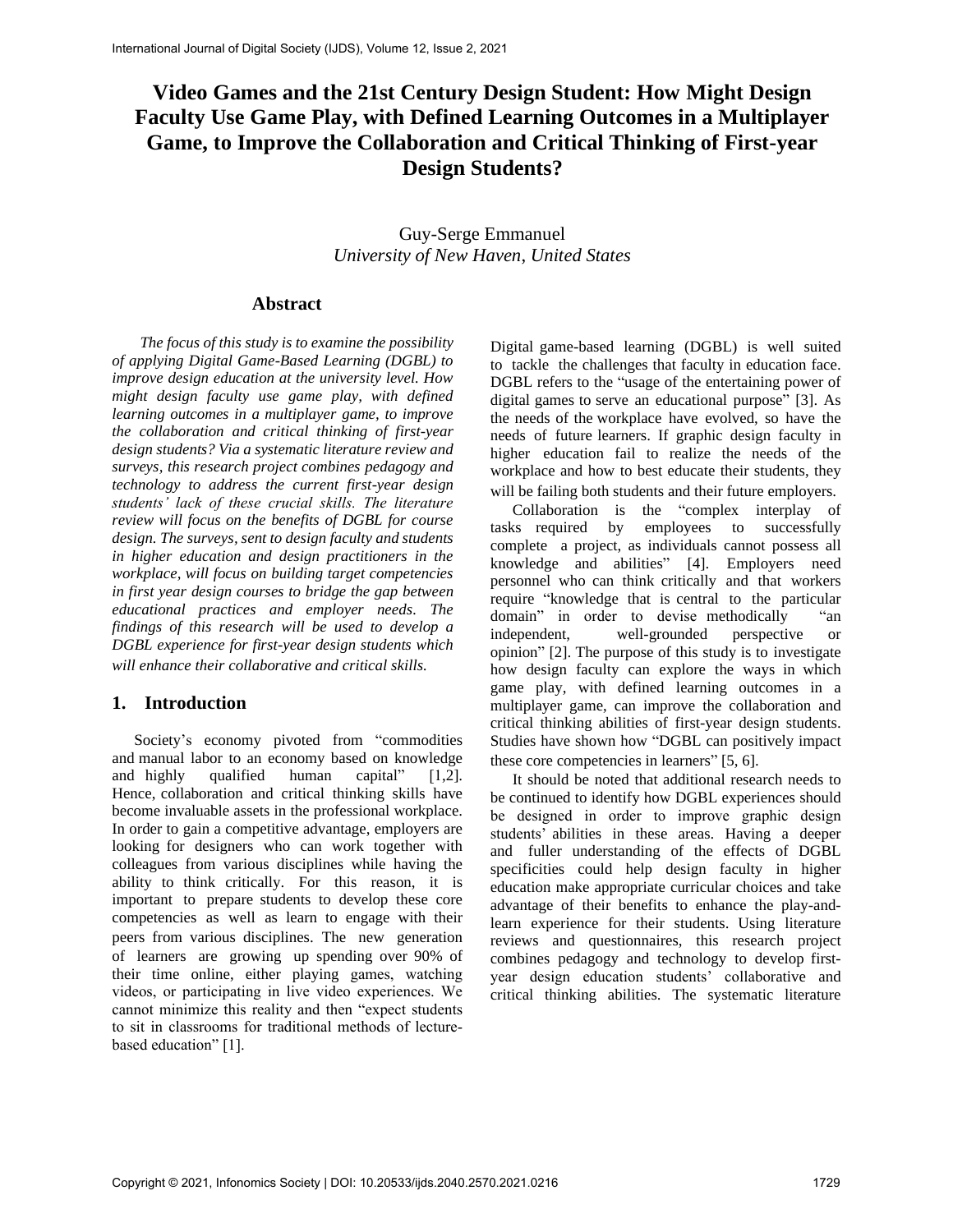review will focus on the benefits of DGBL for mastery of these target competencies. The questionnaire to design faculty in higher education will survey the present educational landscape, while the questionnaire to employers will focus on surveying workplace needs. The findings of literature reviews and the questionnaires will be used to develop a DGBL experience for first-year design students. In a classroom environment, the DGBL experience will be evaluated against "traditional" style learning. The findings of this evaluation will then be used to re-evaluate the research.

#### **2. Literature Review**

Today, the world faces a plethora of new threats such as global warming, public health, and uneven social economic development. Designers' roles are not only crucial in designing but "managing beyond the design studio- even deciding upon the activities that need to be done across departments within a business" [7]. The main trouble with design schools seems to be that they teach too much design and not enough about the ecological, social, economic, and political contexts in which design takes place. It is impossible to teach anything in a vacuum, least of all in a field as deeply involved with basic human needs as graphic design. This literature review examines the benefits of DGBL for developing graphic design students' collaborative and critical capabilities, as well preparing future designers for the  $21<sup>st</sup>$  century workplace, by resolving what can be described as the "dichotomy between the real world and the world of the school" [8].

Clients need designers who possess a wide range of skills. The days of possessing a strong portfolio of work are over. Today, "clients are exposed to design everyday through a variety of spatial and visual experiences including social media, print sources, products, as well as via human interaction" [9]. Finally, clients are truly understanding the impact of design. They realize that design touches "everything now more than ever before, and they want their design partner to be able to create all these broad touchpoints for them" [9]. Thus, it is important for design students to be ready to demonstrate these abilities in the  $21<sup>st</sup>$  century workplace. The typical curriculum for design education usually focuses on three disciplines, namely, art, science, and technology, "enclosed within a general purpose for design" [10], as these are crucial for graduate workplace preparation. As the opportunities and demands of practice rapidly evolve, design professionals are embracing interdisciplinary design, which refers to the "cooperative working processes of design professionals (and

sometimes non-design professionals) to solve problems together" [9].

There is empirical evidence that games can be an effective tool to enhance learning and understanding of complex subject matter [11]. Bowman et al. explain that it is time that design educators realize that "DGBL experiences can also improve students' academic achievement and improve 21<sup>st</sup> century competencies such as creativity, problem-solving, collaboration, and critical thinking", all skills needed for a designer [12]. Since the Bauhaus days, "part of the atelier teaching of the design field" is that design students learn by doing. "This is especially valuable to design students as it allows them to learn and implement their design knowledge without real-life repercussions" [13]. Working as part of a team is not only a sign of a good designer but also a good employee, given "the importance of intragroup cooperation and sense of belonging as key factors of motivation and engagement in multi-player GBL" [13]. When selecting a DGBL experience where collaboration is a learning outcome, educators should contemplate using "Serious Games to foster collaborative learning" [13]. M multiplayer games are designed with learning methodologies which emphasize that "generative discussion as well as seeking and giving help in the gamified learning context enhances learners' affective, cognitive, behavioural and sociocultural engagement" [14] as "interaction between learners during the learning process has been found to increase retention of knowledge" [15].

In 2009, Partnership for 21<sup>st</sup> Century Skills, a national organization, reported that employers' "demands for workplace skills and the ability to develop professional competence highlighted the importance of creative thinking, critical thinking, and problemsolving, as well as communication, information and communication technology (ICT), and cooperative abilities" for college students [16]. There is empirical evidence that "student learning benefits from a studentcentered approach to problem-based learning which adopts authentic employment-based learning and involves teamwork" [16]. Nowadays, employers want workers who can think critically and solve problems. They encourage curricular revisions as "classes which rely upon lower-level thinking and fail to provide opportunities for critical thinking will jeopardize the employability of graduates" [16].

#### **3. Methodology**

As an interpretivist/constructivist, the researcher understands individuals are self-aware and complex and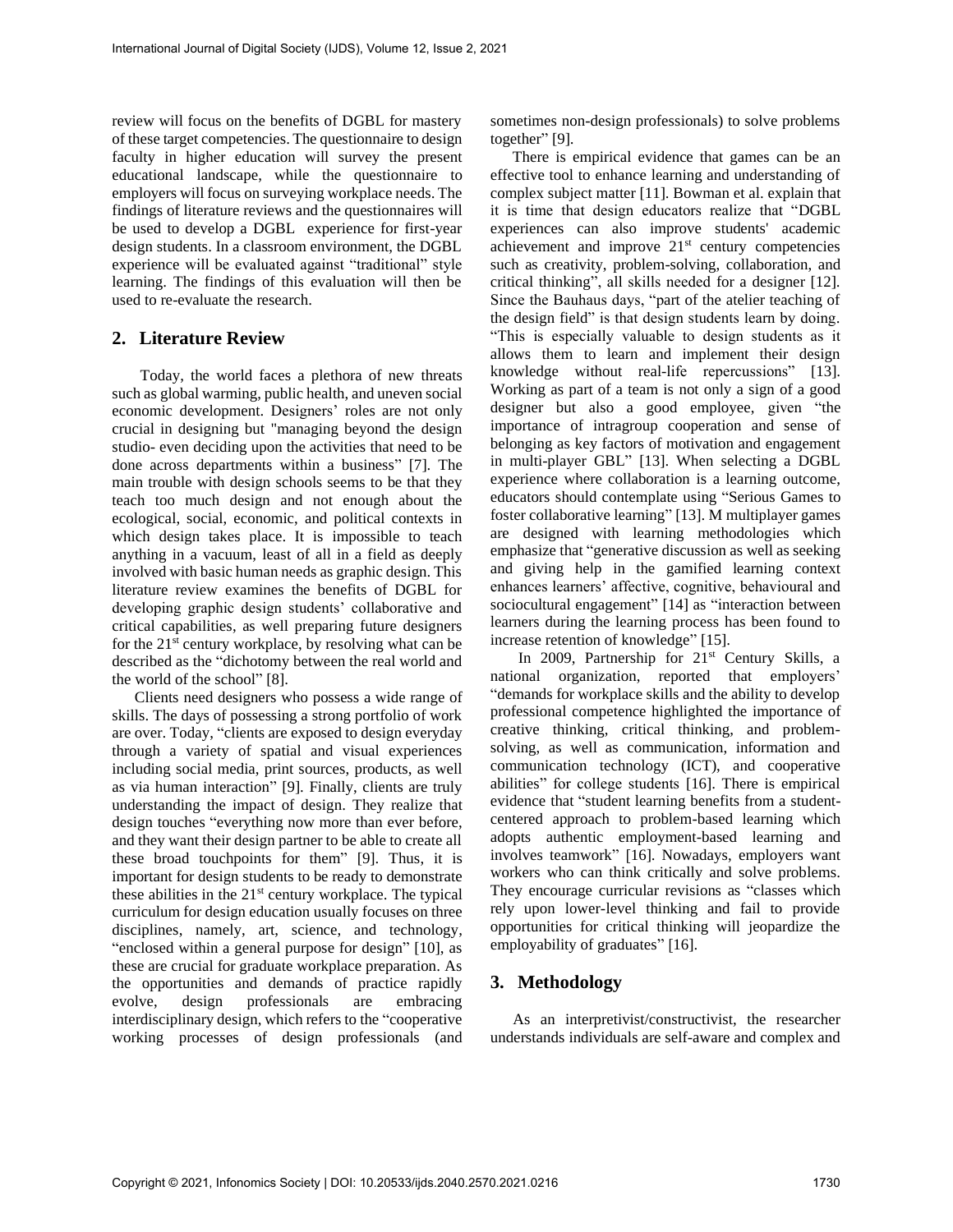acknowledge that different people experience and interpret the same reality differently. Therefore, this study will be shaped using a mixed-method inquiry interpretive framework, rooted in a constructivist epistemological perspective, which will provide a theoretical construct and analytical focus for the research process. The purpose of this study is to explore how DGBL can be used to improve the teaching of 2D and 3D geometries in first-year design courses. Mixing both qualitative and quantitative methodologies allows additional insight through deduction by testing objective theories as well as developing a deeper understanding of the meaning of the results gathered.

Participants will be recruited from the rank of firstyear Art and Design students at the University of New Haven studying Art, Digital Art and Design, Graphic Design, or Interior Design. A maximum of five participants will be selected per semester, over the course of two years, for a total of roughly 40 students. Faculty teaching the foundational 2D and 3D design offerings will also be recruited to participate as their impact on the research is also valuable. The first course that design students often take, regardless of the higher education institution they attend, is 2D Design. This course covers 2D geometries and is usually offered in the Fall semester; its counterpart, 3D Design, covers 3D geometries and is offered in the Spring semester. Student participants who are early adopters of technology, in particular those familiar with virtual reality, will be recruited with the understanding that they will show greater interest in their participation. For faculty, the allure will be a possible co-pi role on a grant.

Grounded theory, the method on which this study will be built, is a theoretical framework used to develop a new theory, wherein the new theory emerges from an established theory. It is important to "situate grounded theory methodology with an awareness of the interrelationships among conditions, interactions between people, and the structures that illuminate how a process occurs" [17]. In this study, a dataset will be used to create an emerging theory that predicts gameplay, with defined learning outcomes, will positively influence first-year design students' critical thinking and collaboration competencies.

As this is a mixed method study, both qualitative and quantitative methodologies will be employed in order to collect the data. To that end, there will be a series of two 45-minute in-depth interviews of participants, both students and instructors, to gather qualitative data through the creation of a participatory environment the goal of which being to "co-construct the meaning in interviews and in turn generate the grounding of the

theoretical rendering" [18]. The interviews will be recorded and then transcribed verbatim. In addition, a review of the students' course assignments might inform the research on a collaborative participant problem solving process and guide the interview questions as well as provide more data to analyze. The completion of the course assignments and the design process used by the participants may vary, thus affecting the line of questioning a participant might receive. While interviewing as many participants as possible would be optimal, it is not feasible. Therefore, surveys will be used in order to gather a wide range of quantitative data for study, from a larger pool of participants. Only design faculty belonging to the 90+ member institutions of the National Portfolio Day Association will be selected. In order to maintain consistency, design educators and practitioners will also have to be members of their respective professional association such as: the Interior Design Educators Council and the American Society of Interior Designers for interior design faculty and professionals, Industrial Designers Society of America for industrial design, or the American Institute of Graphic Arts for graphic design. Recruitment of the design faculty and professionals will be done via email with an invitation to participate in the study. Additionally, faculty selection will focus on individuals who teach or have taught 2D and 3D design. As for design practitioners, a minimum of 10 years of experience practicing in interior design, industrial design, or graphic design will be considered a sufficient level of experience.

The first web-based survey will focus on foundational design courses and therefore will be distributed to design faculty who teach 2D and 3D geometries. The second will be distributed more widely, to all Art and Design students, from first to senior year. These two selection criteria should encompass the majority of students enrolled in art and design whether they are studying graphic, interior, or industrial design. The third and final survey, regarding collaboration and critical thinking skills in the 21st century workplace and on the gap between design education and design practice, will be sent to design studios of varying sizes from the East Coast of the United States and practitioners who meet the minimum experiential qualifications. The goal will be to include architectural, graphic, industrial, and product design studios and practitioners. Respondents will need between 15 to 30 minutes to complete the survey.

Alongside a systematic literature review on DGBL and Design education, the survey to design faculty and students will explore how DGBL might improve these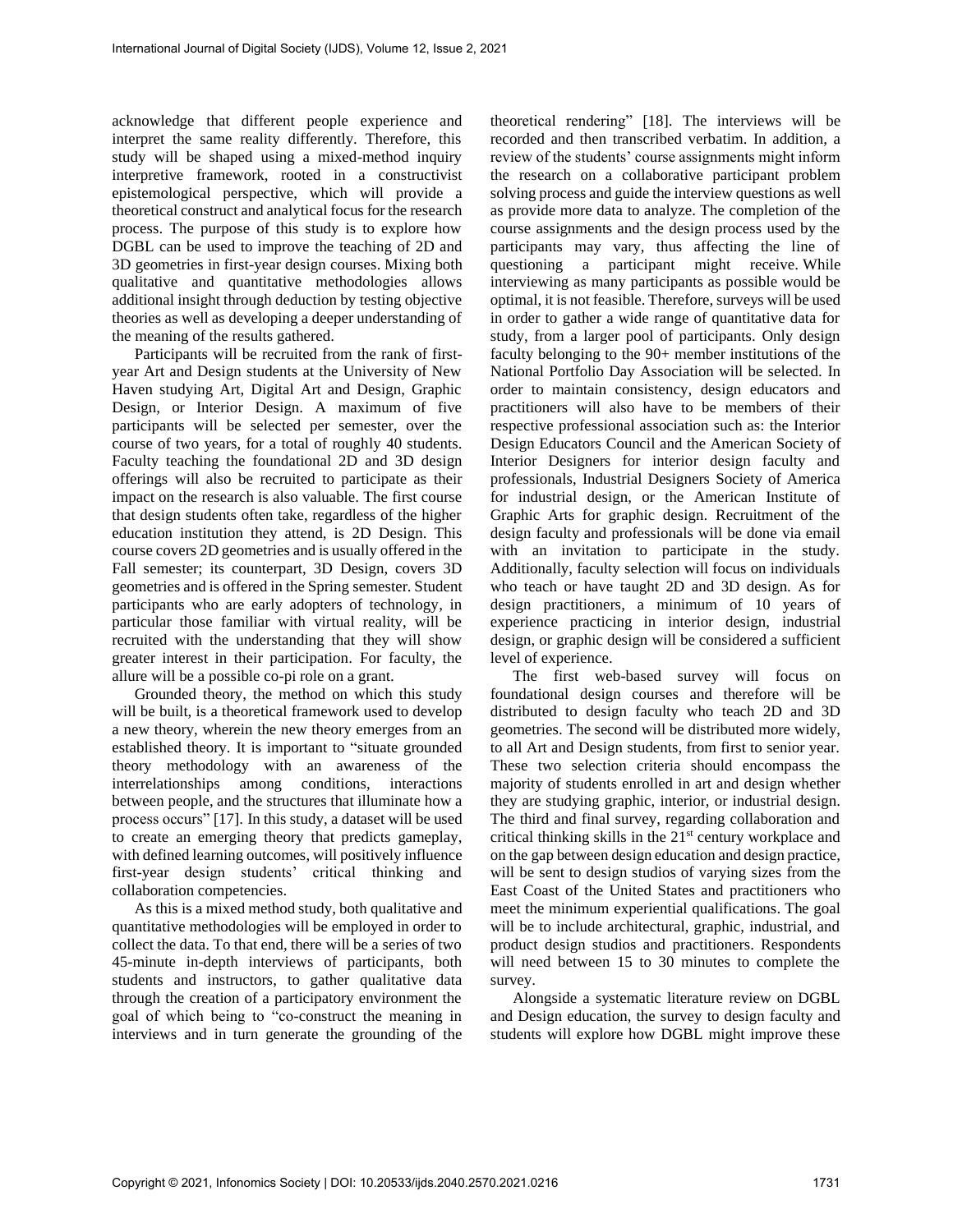target abilities as well as the teaching of 2D and 3D geometries. The surveys to design practitioners will focus on these crucial skills and their necessity to succeed in the  $21<sup>st</sup>$  century workplace.

Finally, a case study where a role playing, first player, and multiplayer game will be designed, reviewed,

and implemented based on the findings from the literature review and data. See Figure 1 below for a visual representation of the implementation of the DGBL aspect of this project.



Figure 1. Conceptual Diagram

The literature review for DGBL will include articles by Jean Paul Gee, considered by some the grandfather of DGBL, and other theorists such as Marc Prensky. The DGBL literature focus will be on games which use first player, role playing, and multi-player game mechanics, with an emphasis on their role in developing collaboration and critical thinking competencies. While the research field for DGBL is fairly new, it has slowly been growing as design educators integrate DGBL into their course design with the goal of improving the technical drawing abilities of their students and the teaching of Advertising Design. The literature review for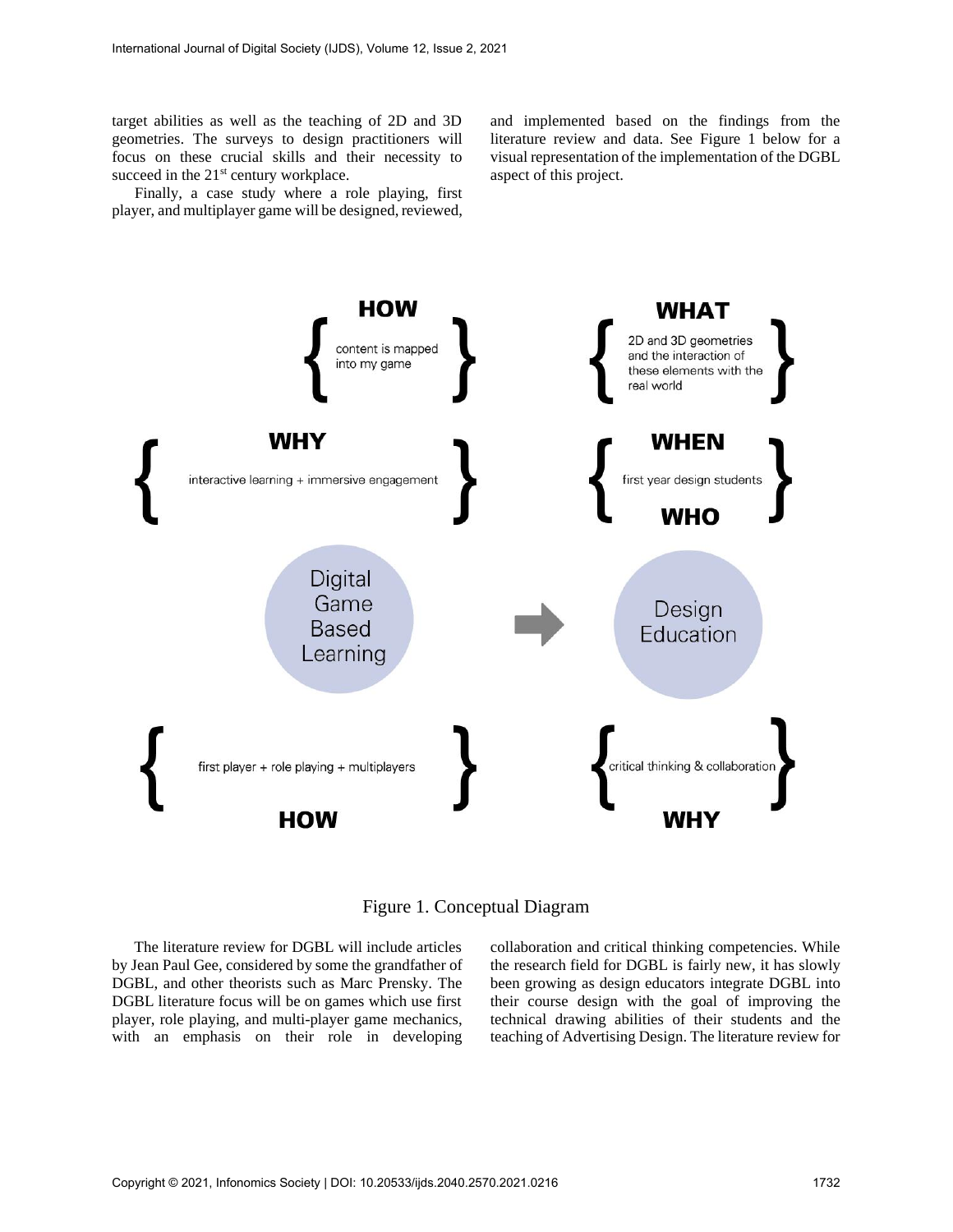design and design education will include articles by Don Norman in order to get a better understanding of how DGBL might be utilized to fill the gap between design education and design practice in the  $21<sup>st</sup>$  century workplace. A preliminary search will focus on articles containing keywords such as "interdisciplinary" and "technology", as design is becoming increasingly interdisciplinary and evolving alongside technology.

Using Grounded Theory, I will focus on reviewing articles about DGBL and design education. This process will require a critical appraisal identifying the "why", "what", "when", and "how" of the literature review. Collecting qualitative data from various sources will allow verification of the validity of using DGBL in the teaching of 2D and 3D geometries to first-year design students, specifically with the goal of improving their collaborative and critical thinking skills. Use of qualitative research techniques is necessary to capture accurate and in-depth insights describing individual experiences and beliefs, which will necessitate appropriate open-ended items in the surveys. I will scan and interpret primary data for most commonly used, as well as emotionally oriented, words and phrases used by respondents. In this study, a dataset will be used to test the theory that predicts content mapped into a game will positively influence the target outcomes for first-year students in design and create a DGBL experience. It can be stated that "while doing grounded theory, concepts come from the data; they are not preconceived or imposed on data. This is particularly important when data, methods and techniques are mixed – the quantitative and qualitative components are not used for verification or testing, but for further elaboration of the theory" [19]. Furthermore, the "purpose is theory building: Discovering patterns (induction), testing theories (deduction) and relying on the best explanation to understand obtained results (abduction) are components of the scientific process, leading to modifiable, self-correcting theories" [19].

The collected data will be broken into themes and repeating words/phrases from the interview process and the surveys will be placed together using axial coding, which makes connections between categories that reveal themes, new categories, or new subcategories. The goal is to categorize and relate pieces of data to each other. When the categorization is complete, themes from the data will emerge. Key words from the interviews and surveys will be analyzed for evidence of patterns from which a new theory can be postulated or grounded from an existing theory. This theory will then be applied to the creation of the DGBL experience used to teach 2D and 3D geometries to first-year design students.

### **4. Conclusion**

The significance of this research is based on the fact that we must better prepare design students for the 21st century workplace. As the new generation of learners grows up spending the bulk of their time online posting and watching videos, communicating with others, and playing video games, educators must adapt in order to educate their students effectively. At the same time, the workplace of yesteryear is no more. A designer must be able to work with others from different disciplines and have the ability to think critically in the work environment. The findings of this research will be used to create a game offering a design focused DGBL experience. Future research would involve comparing the effectiveness of the DGBL experience to that of traditional methods of teaching of 2D/3D geometries with the goal of evaluating the efficacy of DGBL in enhancing these competencies in the design classroom.

Due to limited DGBL equipment for the participants, the number of student participants will be restricted and this will impact the scope of data available for analysis. Further research, with greater access to the relevant equipment, would mitigate this issue and provide more significant data. Additionally, self-report will be dependent on participant integrity during the interview process. Trustworthiness of data may also be impacted by the seriousness with which respondents engage with survey questions. Finally, due to the nascent nature of literature on DGBL, in particular with regards to its place in design education, these preliminary investigations are an attempt to establish a firmer foundation for the field of study. As DGBL continues to be employed in the classroom, the literature will become correspondingly more robust through the addition of more research and case studies. In particular, future ludology research should focus on some of the other  $21$ <sup>st</sup> Century skills needed by the students, such as creativity, communication, innovation, and leadership [20] to name a few.

## **5. References**

[1] Hu Au, E., and Lee, J. J. "Virtual reality in education: a tool for learning in the experience age." International Journal of Innovation in Education, 4(4), 2017, pp. 215-226, DOI: 10.1504/IJIIE.2017.10012691. (Access Date: 3 September 2020).

[2] Van Laar, E., van Deursen, A. J. A. M., van Dijk, J. A. G. M., and de Haan, J. "Determinants of 21st-Century Skills and 21st-Century Digital Skills for Workers: A Systematic Literature Review." SAGE Open, 10(1). January-March 2020, pp. 1–14 DOI: 10.1177/2158244019900176. (Access Date: 1 November 2020).